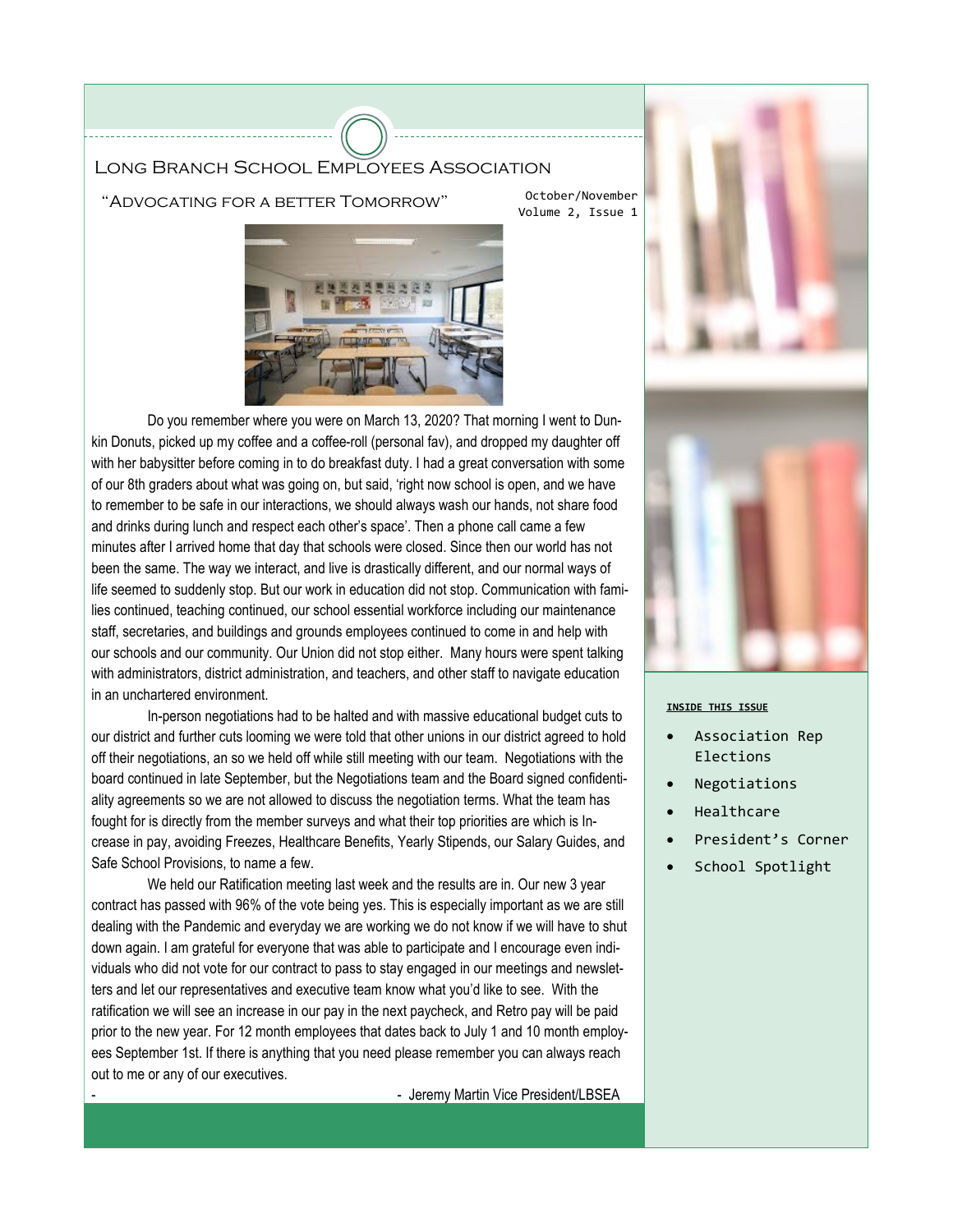

# **Association Rep Elections**

Association Elections will be taking place Virtually again this year and an email will be coming out soon. Current Association Reps will be in Place through our December meeting. All nominations were received and accepted and at this time nominations are closed. If you did not get nominated or did forgot to put in for reelection you will still be able to do a write-in. We will be using the feedback from last year's elections and due to some staff being virtual and some being in the building we are going to continue the virtual elections. As soon as we have an updated list of staff movement in response to filling school vacancies we will be sending out the Voting Ballot. The online election change must be first ratified into our LBSEA Constitution and Bylaws.

Please remember if you are running and for those that are voting. Association Representatives is a vital elected position that is the bridge to our entire LBSEA membership. Responsibilities include attending the monthly Rep Council Meeting, Advocating on your behalf in each building, Giving out information that is provided at each Rep Council meeting (Extremely Important for our membership to receive this information), and lastly holding a 10 min meeting for members in your school once a month.— I urge our membership as well to reach out if 10 min meetings are not being held. - Accountability is paramount.



*Association Reps meet once a month for a council meeting - Topics discussed at that meeting are then supposed to be reported back to all LBSEA membership at their respective school. Each school should have a 10 minute meeting each month which is run by the Association Representatives in that building*

## LBSEA Negotiations Team

**Lorraine Tesauro—NJEA Field Rep—Representing the LBSEA** 

**Jo-Anne Montanti— LBSEA President** 

**Jeremy Martin—LBSEA Executive Vice President** 

**Jonathan Trzeskowski— Association Rep—Elementary** 

**Gregory Macolino—LBSEA Communications Secretary– High School** 

**Kenneth Jelks— Association Rep –Maintenance/Bldg&Gds/ Custodians** 

**Terry Johnson—Association Rep—Elementary/Safe School** 

**Jennifer Long—Association Rep—Early Childhood Learning**

**Much of our team has attended multiple years of training in bargaining and negotiating a contract. Negotiations are meant to create a contract with the board that does not benefit one school, or one group of members but all of our members. This is the mission of our LBSEA. The LBSEA negotiates for all units in our membership, never for just one group.**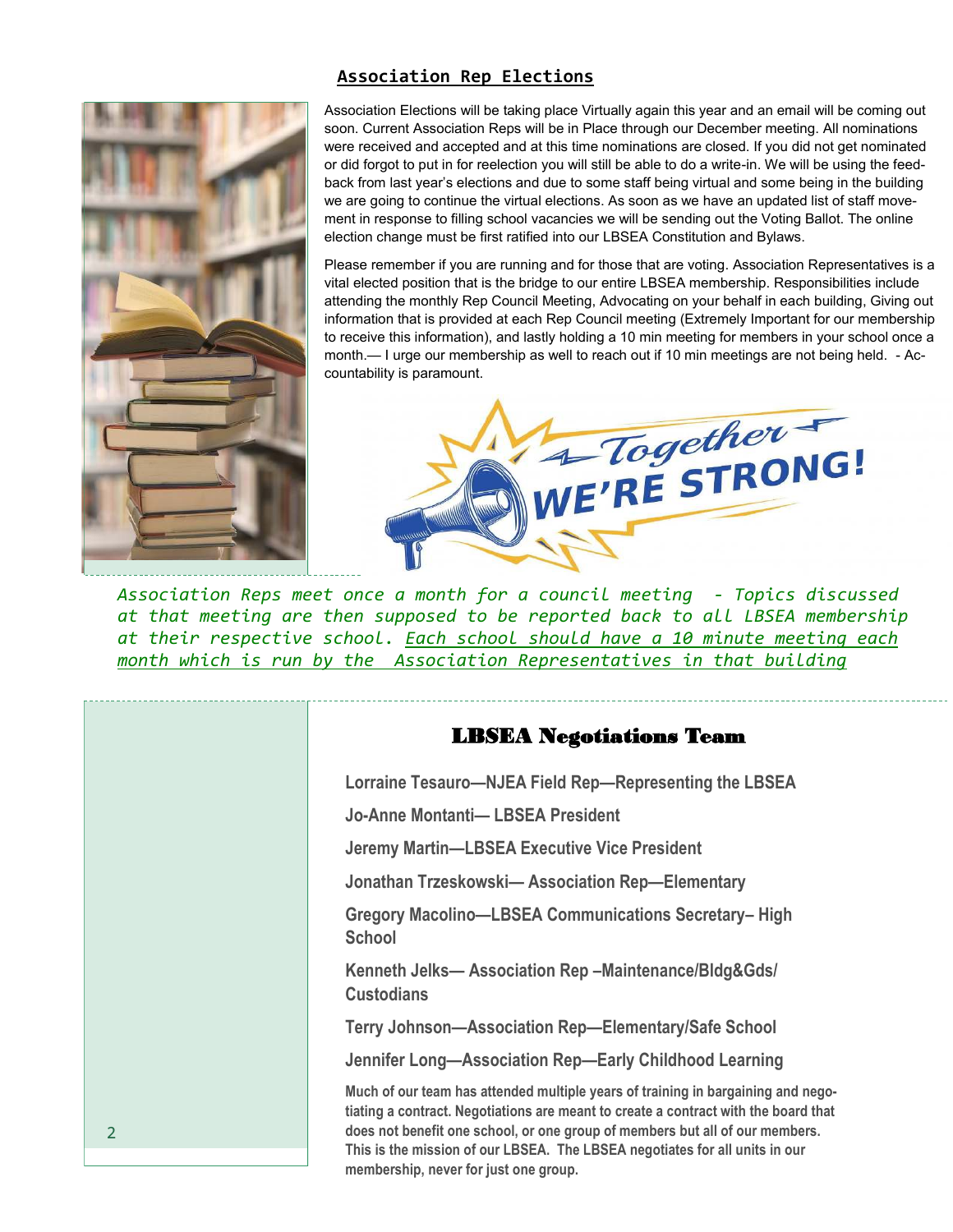### PSA Announcement— and a good question! A Few Highlights

I would like to take a moment to explain where your dues go that are deducted from our paychecks. Union dues are collected out of our paychecks from payroll and are sent directly to NJEA. The LBSEA treasurer then files a LAFAP report (Local Association Financial Assistance Program) annually using an accountant. The report is sent to NJEA. A portion is then determined based on our total membership and is direct deposited into the LBSEA Bank Account. A monthly bank statement is provided to our Rep Council by the treasurer every month to explain our funds, what money we have available, and our operating budget. This also includes the bank account for our scholarship fund overseen by our scholarship chair and treasurer. That money is also used to cover any attorney fees in cases where we assist members if their careers and/or positions may be in jeopardy. Remember, when you are a member of NJEA, MCEA and LBSEA you receive the assistance of Attorneys if ever their rose a need. Dues Money collected is not used to endorse any political candidates. That is completely separate and called PAC—it would be a separate donation that you would have signed up to do when completing your NJEA application.



Our LBSEA President Joanne Montanti has been working everyday and most of the time well into late evenings to assist members dealing with hardships and navigating through this Covid-19 Pandemic. Negotiations were much more difficult with the inability to hold in-person meetings and creating email lists, and ratification/voting set up was not an easy process virtually. Please look for our President's Message in our next issue.— Joanne Montanti is for All Members.

# from the Previous Contract

Healthcare premiums were frozen at the 2016- 2017 dollar amounts for the length of our contract which lasts through 2020.

Salary Increases were at 3.5% the first year, and 3.1 % for the remaining years of the contract.

The Coaches Salary Guide was unfrozen and stipends were negotiated to represent our county average.